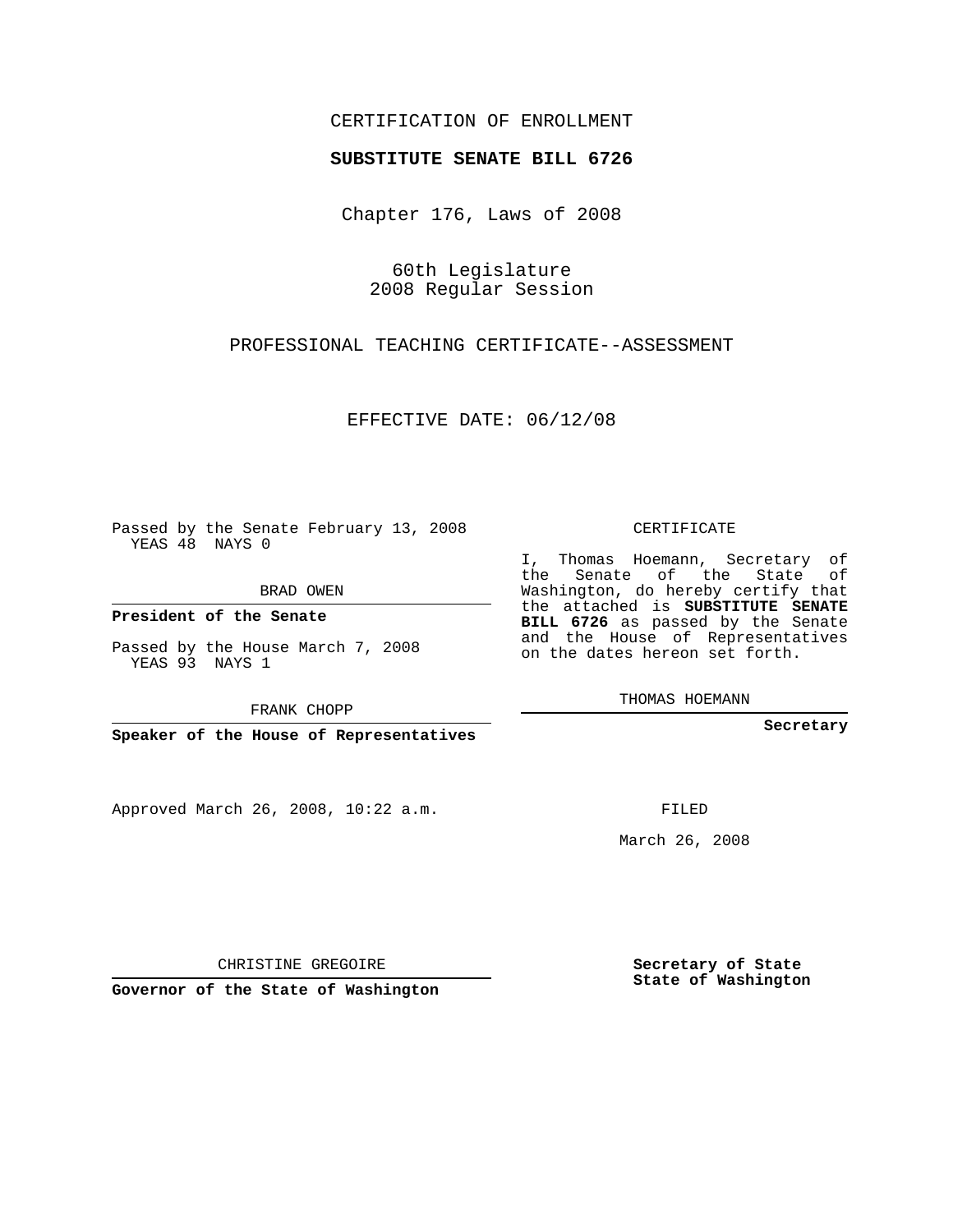# **SUBSTITUTE SENATE BILL 6726** \_\_\_\_\_\_\_\_\_\_\_\_\_\_\_\_\_\_\_\_\_\_\_\_\_\_\_\_\_\_\_\_\_\_\_\_\_\_\_\_\_\_\_\_\_

\_\_\_\_\_\_\_\_\_\_\_\_\_\_\_\_\_\_\_\_\_\_\_\_\_\_\_\_\_\_\_\_\_\_\_\_\_\_\_\_\_\_\_\_\_

Passed Legislature - 2008 Regular Session

### **State of Washington 60th Legislature 2008 Regular Session**

**By** Senate Early Learning & K-12 Education (originally sponsored by Senators Tom, McAuliffe, and Rasmussen)

READ FIRST TIME 02/08/08.

 AN ACT Relating to the professional educator standards board establishing a professional-level certification assessment; and amending RCW 28A.410.210 and 28A.410.220.

BE IT ENACTED BY THE LEGISLATURE OF THE STATE OF WASHINGTON:

 **Sec. 1.** RCW 28A.410.210 and 2005 c 497 s 201 are each amended to read as follows:

 The purpose of the professional educator standards board is to establish policies and requirements for the preparation and certification of educators that provide standards for competency in professional knowledge and practice in the areas of certification; a foundation of skills, knowledge, and attitudes necessary to help students with diverse needs, abilities, cultural experiences, and learning styles meet or exceed the learning goals outlined in RCW 28A.150.210; knowledge of research-based practice; and professional development throughout a career. The Washington professional educator standards board shall:

 (1) Establish policies and practices for the approval of programs of courses, requirements, and other activities leading to educator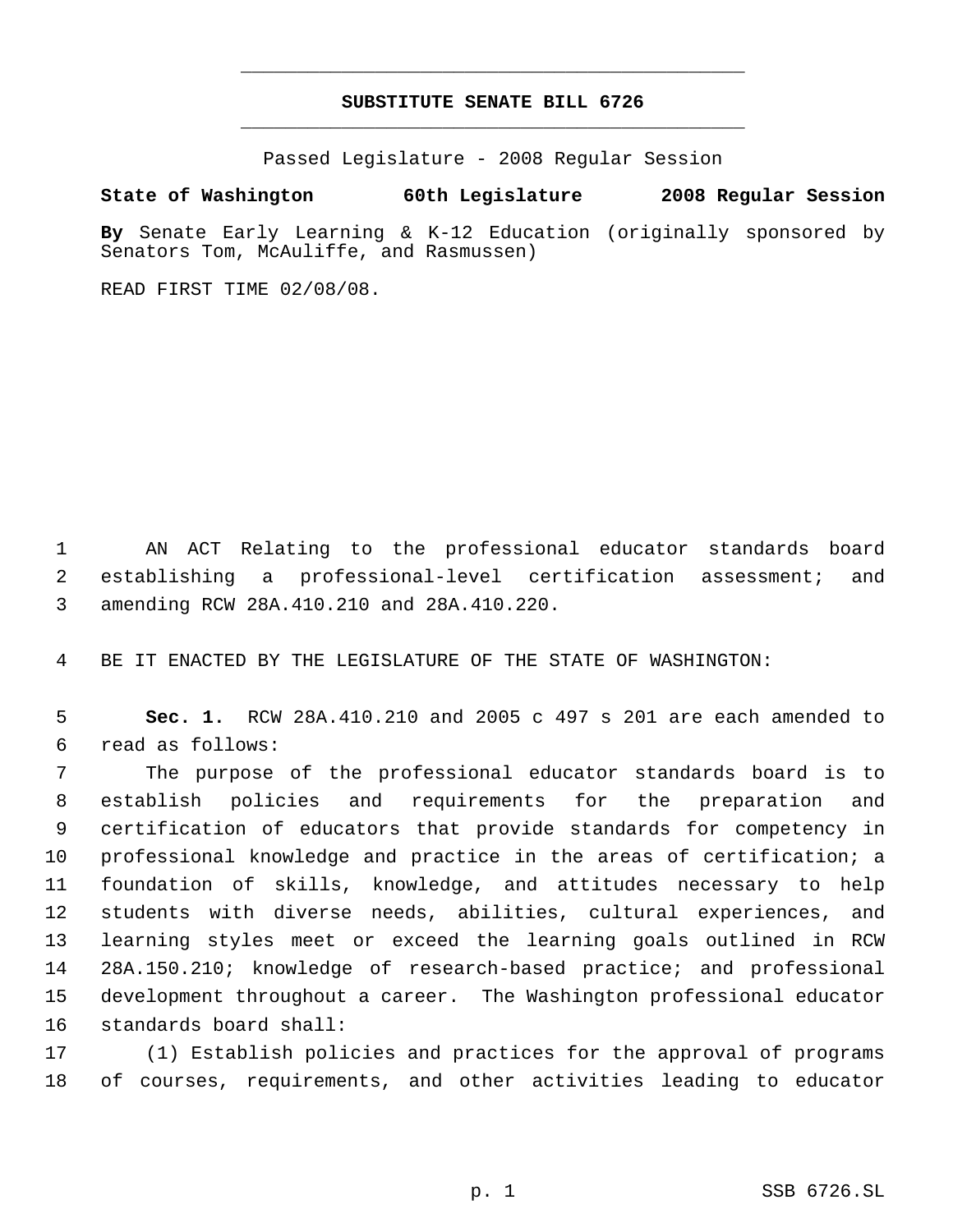certification including teacher, school administrator, and educational staff associate certification;

 (2) Establish policies and practices for the approval of the character of work required to be performed as a condition of entrance to and graduation from any educator preparation program including teacher, school administrator, and educational staff associate preparation program as provided in subsection (1) of this section;

 (3) Establish a list of accredited institutions of higher education of this and other states whose graduates may be awarded educator certificates as teacher, school administrator, and educational staff associate and establish criteria and enter into agreements with other states to acquire reciprocal approval of educator preparation programs and certification, including teacher certification from the national 14 board for professional teaching standards;

 (4) Establish policies for approval of nontraditional educator preparation programs;

 (5) Conduct a review of educator program approval standards at least every five years, beginning in 2006, to reflect research findings and assure continued improvement of preparation programs for teachers, administrators, and school specialized personnel;

 (6) Specify the types and kinds of educator certificates to be issued and conditions for certification in accordance with subsection (1) of this section and RCW 28A.410.010;

 (7) Hear and determine educator certification appeals as provided by RCW 28A.410.100;

 (8) Apply for and receive federal or other funds on behalf of the state for purposes related to the duties of the board;

 (9) Adopt rules under chapter 34.05 RCW that are necessary for the effective and efficient implementation of this chapter;

 (10) Maintain data concerning educator preparation programs and their quality, educator certification, educator employment trends and needs, and other data deemed relevant by the board;

 (11) Serve as an advisory body to the superintendent of public instruction on issues related to educator recruitment, hiring, mentoring and support, professional growth, retention, educator evaluation including but not limited to peer evaluation, and revocation and suspension of licensure;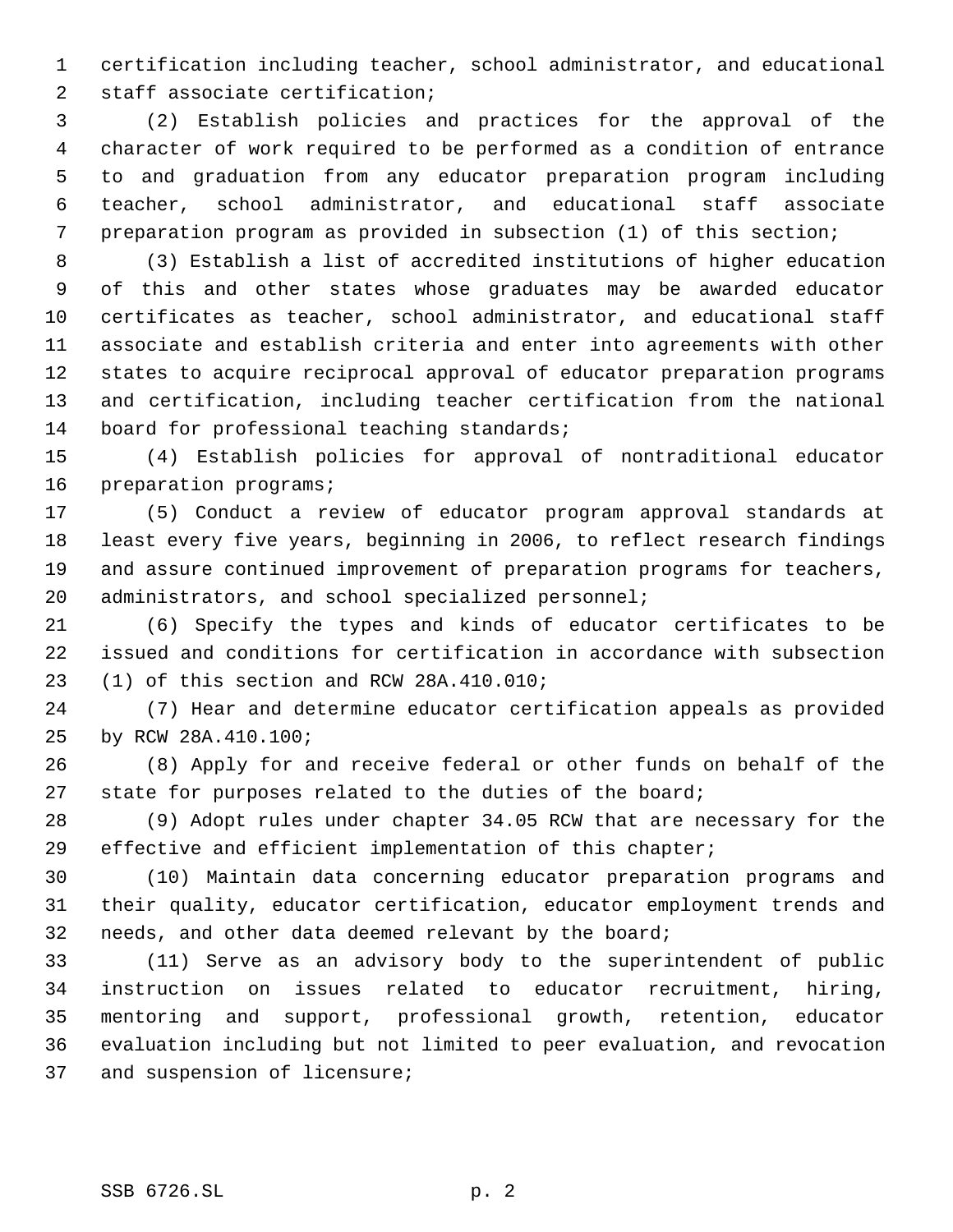(12) Submit, by October 15th of each even-numbered year, a joint report with the state board of education to the legislative education committees, the governor, and the superintendent of public instruction. The report shall address the progress the boards have made and the obstacles they have encountered, individually and collectively, in the work of achieving the goals set out in RCW 28A.150.210;

 (13) Establish the prospective teacher assessment system for basic skills and subject knowledge that shall be required to obtain residency 9 certification pursuant to RCW 28A.410.220 through 28A.410.240; ((and))

 (14) By January 2010, set performance standards and develop, pilot, and implement a uniform and externally administered professional-level 12 certification assessment based on demonstrated teaching skill. In the 13 development of this assessment, consideration shall be given to changes in professional certification program components such as the culminating seminar; and

(15) Conduct meetings under the provisions of chapter 42.30 RCW.

 **Sec. 2.** RCW 28A.410.220 and 2002 c 92 s 2 are each amended to read as follows:

 (1)(a) Beginning not later than September 1, 2001, the Washington professional educator standards board shall make available and pilot a means of assessing an applicant's knowledge in the basic skills. For the purposes of this section, "basic skills" means the subjects of at least reading, writing, and mathematics. Beginning September 1, 2002, 24 except as provided in (c) of this subsection and subsection  $((+3+))$  (4) of this section, passing this assessment shall be required for admission to approved teacher preparation programs and for persons from out-of-state applying for a Washington state residency teaching certificate.

 (b) On an individual student basis, approved teacher preparation programs may admit into their programs a candidate who has not achieved the minimum basic skills assessment score established by the Washington professional educator standards board. Individuals so admitted may not receive residency certification without passing the basic skills assessment under this section.

 (c) The Washington professional educator standards board may establish criteria to ensure that persons from out-of-state who are applying for residency certification and persons applying to master's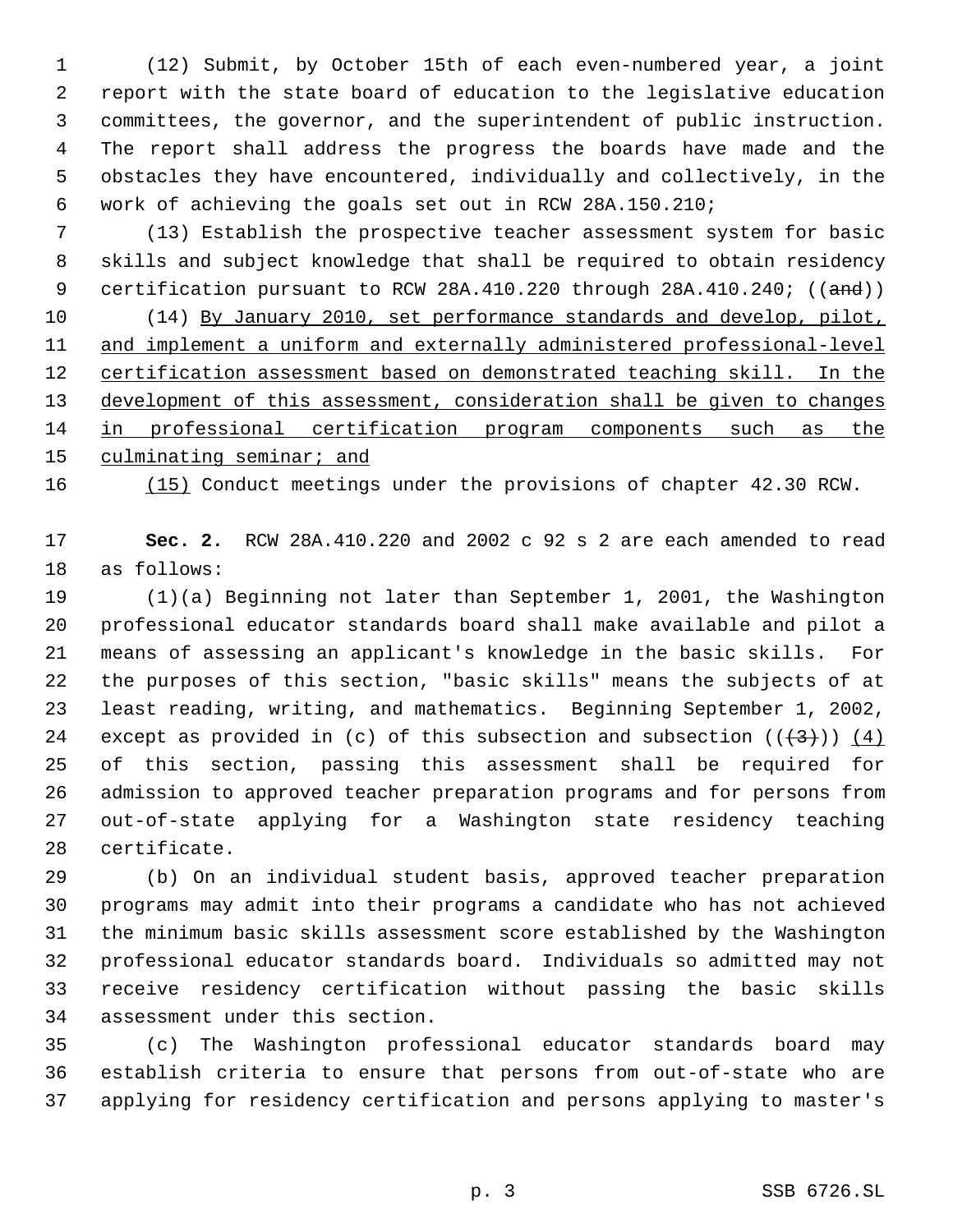degree level teacher preparation programs can demonstrate to the board's satisfaction that they have the requisite basic skills based upon having completed another basic skills assessment acceptable to the Washington professional educator standards board or by some other alternative approved by the Washington professional educator standards board.

 (2) The professional educator standards board shall set performance standards and develop, pilot, and implement a uniform and externally administered professional-level certification assessment based on demonstrated teaching skill. In the development of this assessment, consideration shall be given to changes in professional certification 12 program components such as the culminating seminar.

 (3) Beginning not later than September 1, 2002, the Washington professional educator standards board shall provide for the initial piloting and implementation of a means of assessing an applicant's knowledge in the subjects for which the applicant has applied for an endorsement to his or her residency or professional teaching certificate. The assessment of subject knowledge shall not include instructional methodology. Beginning September 1, 2005, passing this assessment shall be required to receive an endorsement for certification purposes.

22  $((+3))$   $(4)$  The Washington professional educator standards board may permit exceptions from the assessment requirements under 24 subsections (1)  $((and))_1$  (2), and (3) of this section on a case-by-case basis.

 $((+4))$  (5) The Washington professional educator standards board shall provide for reasonable accommodations for individuals who are 28 required to take the assessments in subsection (1)  $((\theta \hat{r}))_1$  (2), or (3) of this section if the individuals have learning or other disabilities.

 $((+5))$   $(6)$  With the exception of applicants exempt from the 31 requirements of subsections  $(1)$   $((and))_1$   $(2)$ , and  $(3)$  of this section, an applicant must achieve a minimum assessment score or scores established by the Washington professional educator standards board on 34 each of the assessments under subsections  $(1)$   $((and))_1$   $(2)$  and  $(3)$  of this section.

36  $((+6))$   $(7)$  The Washington professional educator standards board and superintendent of public instruction, as determined by the